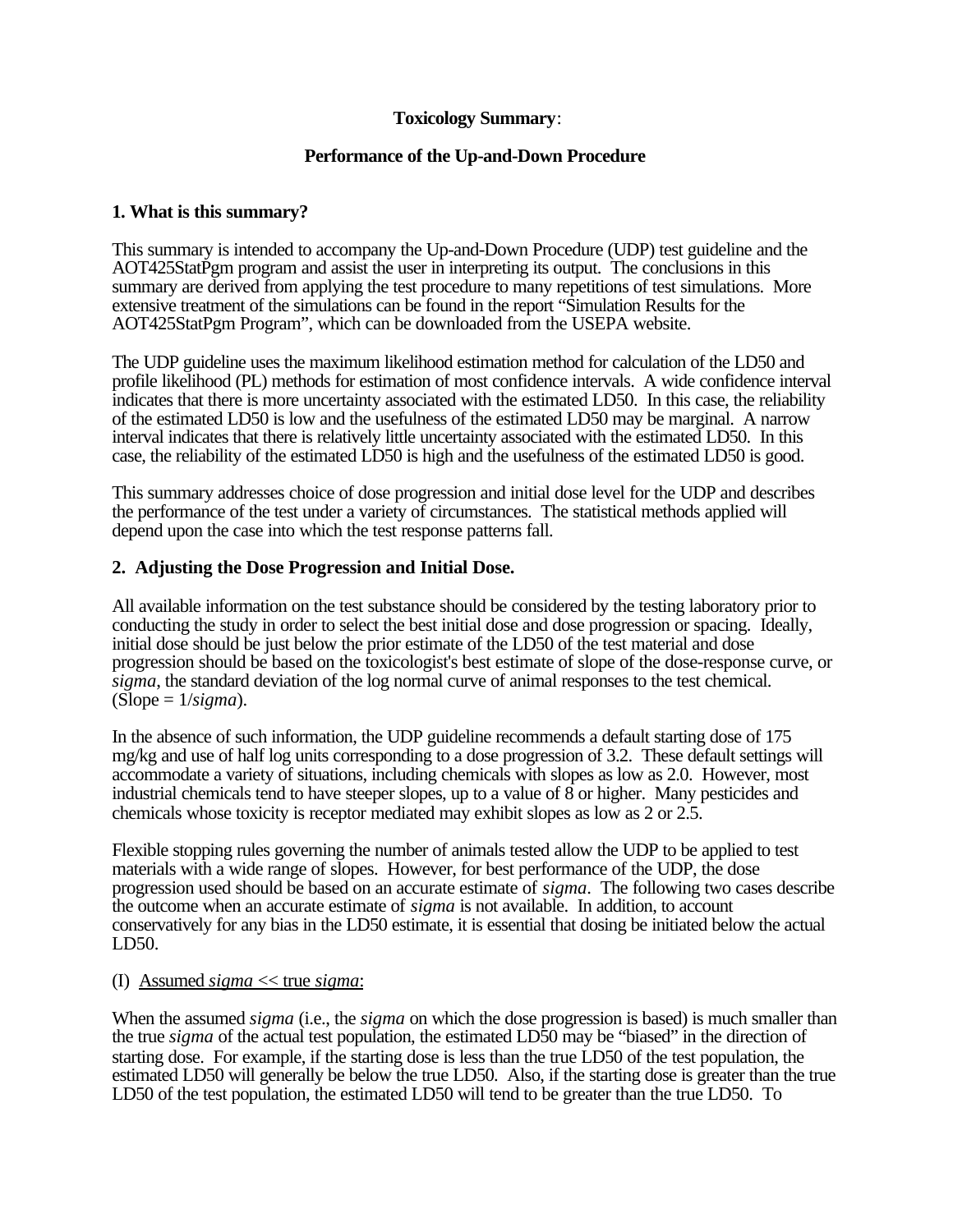minimize the chance of overestimating the LD50 due to this bias, the UDP guideline recommends a choice of starting dose just below the assumed LD50.

### (ii) Assumed *sigma* >> true *sigma*:

If the assumed *sigma* on which the dose progression is based is much larger than the true *sigma* of the test population, the LD50 can be estimated only within a range. (This is Case 3 described below.)

### **3. Response Patterns.**

Data gathered under the UDP fall into one of five animal response patterns. The five types of animal response patterns, referred to as Case 1 - Case 5 below, can be distinguished for the purpose of describing the performance of the UDP. (These cases are also summarized in Table 1.) These cases can be distinguished by looking at the experimental outcome (survival or death) as reflected in the AOT425StatPgm final Data Grid or final Report windows. In considering these cases, note that doses can be repeated more than once in the course of sequential dosing.

#### Case 1. No Dose-response:

Case 1 has three possible response patterns: (a) all animals responded at all doses tested, (b) no animals responded at any dose tested, or (c) the geometric mean dose is lower for animals that respond than for animals that did not respond.

Case 1(a) indicates that the LD50 is likely to be lower than the lowest dose tested. In this case, the lowest dose tested can be considered an upper boundary to the actual value for the median toxic level or LD50. Therefore, the LD50 is likely to be below any dose tested, and in particular below the lowest dose tested. The AOT425 software does not provide a confidence interval for this case.

Case 1(b) indicates that the LD50 is likely to be greater than the highest dose tested. In this case, the highest dose tested is essentially a limit dose and the LD50 is likely to be above that dose. The AOT425 software does not provide a confidence interval for this case.

Case 1(c) is extremely unlikely to occur since the negative dose-response curve implied by this response pattern is not characteristic of toxic chemicals. The AOT software does not provide a confidence interval for this case.

### Case 2:

Case 2 is when the greatest dose with some nonresponses (at least some survivors) is greater than the lowest dose with at least one response (at least one animal dies). That is, the case shows partial responses at certain doses (i.e. some but not all animals respond at those doses). Typically, partial responses will occur at more than one dose level. For case 2, maximum likelihood estimates of the LD50 and finite 95% confidence intervals use the profile likelihood method..

#### Case 3:

Case 3 has no partial responses. All animals die at higher doses and at lower doses, all animals survive. This implies that the LD50 is between the highest dose with no response and the lowest dose where complete responses occur. This case occurs most often when the dose spacing is large relative to the actual variance of the lethality normal curve. In this case, any value between these two doses might be the true LD50. Although the AOT425StatPgm provides an estimate of LD50 by taking the median value between these doses, the test response should be regarded as providing a range estimate of lethality, and hence the AOT425 point estimate is artificial. Although a confidence interval *per se* is not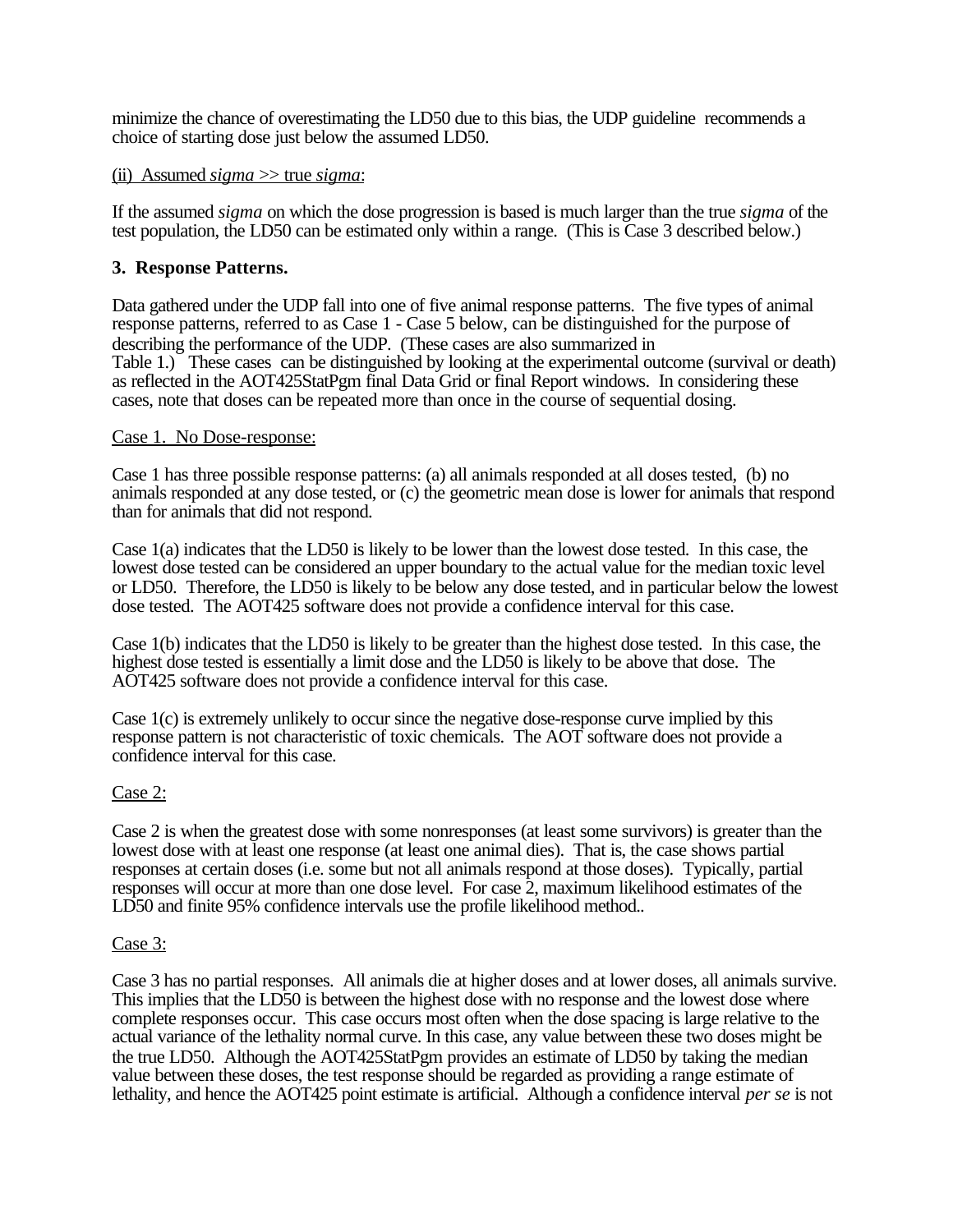computed, simulations suggest that, in effect, the two doses can occur as a 95% confidence interval. Therefore, this range is provided by the AOT425 software.

Case 4:

Case 4 has a single dose showing partial response (i.e. some, but not all animals die at a single dose). The partial response dose is between the doses associated with 0% response and those associated with 100% response.

For Case 4, the LD50 estimate provided by the AOT425 software is the single dose at which the partial response occurred. Confidence intervals are calculated using the profile likelihood method.

## Case 5:

Case 5 includes two possible situations.

One possibility shows partial response at the highest dose and no responses at lower doses. This suggests that the LD50 is around the highest dose tested or possibly higher.

The second situation shows partial response at the lowest tested dose and complete responses at higher doses. Here, the LD50 is likely to be at or below the lowest dose tested.

For Case 5, the LD50 estimate of the software will be the dose with the partial response. The confidence interval will be calculated using the profile likelihood method.

### **4. How is the LD50 Estimate Calculated?**

The LD50 estimate is calculated using the maximum likelihood method unless the response pattern falls into an exceptional case (included in some of the response patterns described above). All deaths, whether immediate or delayed or humane kills, are incorporated for the purpose of the maximum likelihood analysis.

In performing the maximum likelihood calculation, an estimate of *sigma* of 0.5 (corresponding to the default dose progression factor) is used unless a better generic or case-specific value is available and has been specified by the user. If a better value of *sigma* is available, the dose spacing should be adjusted accordingly, as instructed in the guideline.

Under some circumstances, statistical computation will not be possible or will likely give erroneous results. Special means to determine/report an estimated LD50 are available for these circumstances as follows:

(a) If testing stopped because a boundary dose was tested repeatedly, or if the upper bound dose ended testing, then the LD50 is reported to be above the upper bound.

 (b) If all the dead animals have higher doses than all the live animals (or if all live animals have higher doses than all the dead animals, although this is practically unlikely), then one may have reasonable confidence that the LD50 is between the doses for the live and the dead animals. These observations give no further information on the exact value of the LD50. Still, a maximum likelihood LD50 estimate can be made provided there is a value for *sigma*. When the actual value of *sigma* is not available, the AOT425 software calculates a maximum likelihood estimate based on the dose spacing used. However, when this type of response pattern is seen, it is clear that the actual *sigma* is much smaller than the value used to set the dose progression. Therefore, point estimate LD50 values are artificial. Rather, the yield of the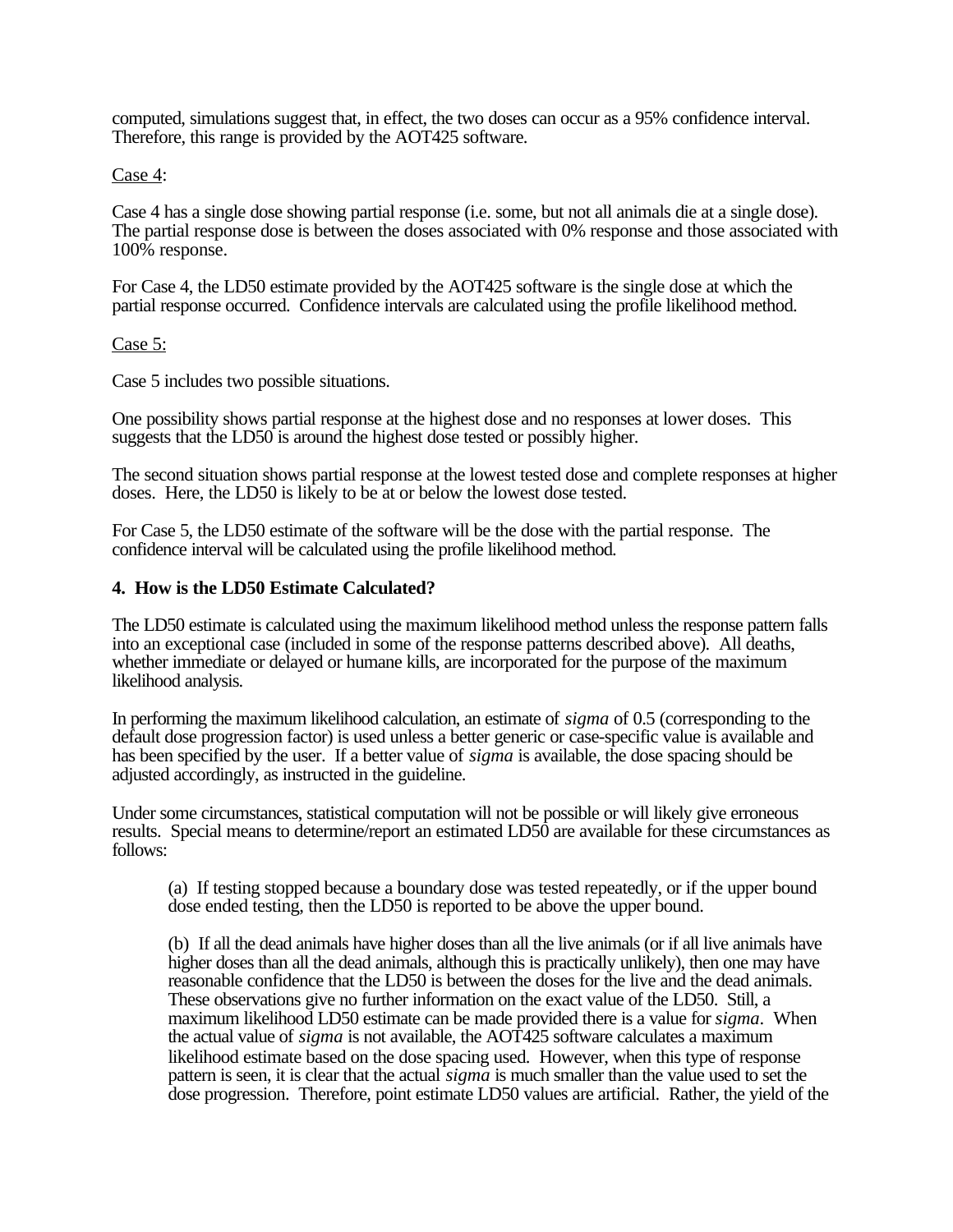test is a *range* for lethality. If a closely related substance is tested, testing should proceed with a smaller dose progression.

(c) If the live and dead animals have only one dose in common and all the other dead animals have higher doses and all the other live animals lower doses, or vice versa, then the LD50 estimate equals their common dose. If a closely related substance is tested, testing should proceed with a smaller dose progression.

If none of the above situations occurs, then the LD50 estimate is calculated using the maximum likelihood method.

### **5. How is the Confidence Interval Calculated?**

Following the main test and estimated LD50 calculation, it may be possible to compute a confidence interval for the LD50. Any of these confidence intervals provides valuable information on the reliability and utility of the main test that was conducted. A confidence interval can be viewed as providing plausible bounds on the value of the LD50 based on the data collected in the particular study. Whereas, point estimation results in a single value estimate for the LD50, confidence interval estimation is expressed in a lower and upper bound for an interval that has a known probability or confidence of containing the true value of the LD50.

The UDP guideline calls for use of profile likelihood methods to calculate confidence intervals. Calculation of the profile likelihood requires maximizing the likelihood (function) while holding the term for the LD50 at a fixed assumed value. At each fixed assumed LD50, the likelihood will be maximized by some particular value of the slope. Calculation of the profile likelihood confidence intervals requires calculating the profile likelihood for different values of fixed assumed LD50s with their corresponding profile maximizing slopes and finding the value for which the profile likelihood equals a critical value. This is a computationally-intensive procedure. Consequently, these are incorporated into the AOT425 software.

A measure of the performance of a confidence interval procedure is the coverage. The coverage is the probability that a calculated confidence interval, based on a sample, encloses the true LD50 for a sample population. Simulations suggest that coverage falls below 95% when the slope is shallow and above 95% when slopes are very steep. The UDP statistical algorithm is designed to compute 90%, 95%, or 99% profile likelihood confidence intervals. However, the algorithm is not exact but approximate, so that in some situations, the confidence interval will not provide the desired coverage or may provide more than the desired coverage.

Results of the simulations can be summarized using the following rules of thumb. It appears that the nominal 95% confidence interval will have coverage at least 90% if the slope is 2-4 or greater (*sigma*  0.25-0.5 or smaller). (For most situations, the coverage will be better than 90% if the slope is 2 or greater.) Coverage will be 80% or better if the slope is at least 1. For slopes as low as 0.5 (the lowest slope assumed in simulations) the coverage may be as low as 70%. It is suggested that, in such a situation, it will be clear to the experimenter that narrower bounds can be obtained by using doses that are more closely spaced, and that probably no type of confidence interval would be narrower than the current dose spacing.

Depending on the outcome of the test, one of three different types of confidence intervals for the true LD50 is calculated:

(a) When the UDP provides a point estimate of the LD50: When at least three different doses have been tested and the middle dose has at least one animal that survived and one animal that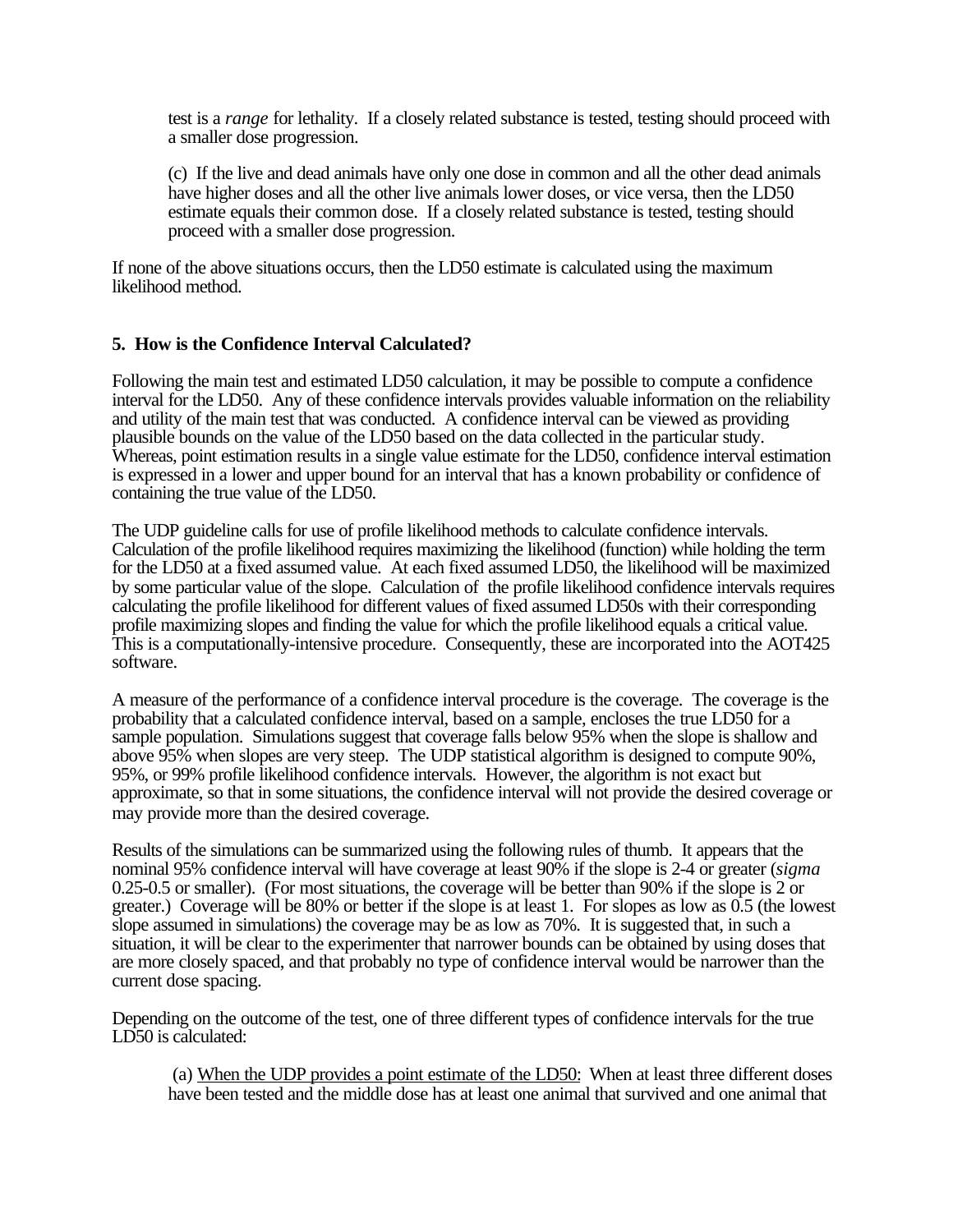died, a profile-likelihood-based computational procedure is used to obtain a confidence interval that is expected to contain the true LD50 95% of the time. However, because small numbers of animals are expected to be used, the actual level of confidence is generally not exact (Jennison and Turnbull, 2000). The random stopping rule in the UDP improves the ability of the test overall to respond to varying underlying conditions, but also causes the reported level of confidence and the actual level of confidence to differ somewhat (Shiryaev and Spokoiny, 2000).

(b) When the UDP provides a range estimate of the LD50: If all animals survive at or below a given dose level and all animals die when dosed at the next higher dose level, a confidence interval is calculated that has as its lower limit the highest dose tested where all the animals survive and has as its upper limit the dose level where all the animals died. This interval is labeled as "approximate." The exact confidence level associated with this interval cannot be specifically determined from the data obtained in the test. However, because this type of response would ordinarily occur when the dose-response is steep, in most cases, the true LD50 is expected to be contained within the calculated interval or will be very close to it.

(c) When the dose-response curve is flat or the standard deviation is large: In some instances, confidence intervals are reported as infinite, through including either zero at the lower end or infinity at the upper end, or both. Such intervals may occur, for example, when the slope of the dose-response is relatively flat or relatively uncertain.

When all doses show no response (i.e., animals survive at every dose tested) the highest dose tested is equivalent to a limit dose above which the LD50 is expected to fall. In this case, the conventional concept of confidence interval is not applicable and the AOT software does not provide a confidence interval.

## **References.**

Jennison, C. and B.W. Turnbull, 2000. Group Sequential Methods with Applications to Clinical Trials. Chapman & Hall/CRC; Boca Raton, FL.

Shiryaev, A.N. and V.G. Spokoiny, 2000. Statistical Experiments and Decisions. Statistical inference for autoregressive models of the first order asymptotic theory. Vol. 8, Chapter 5. World Scientific Publ., London, Singapore.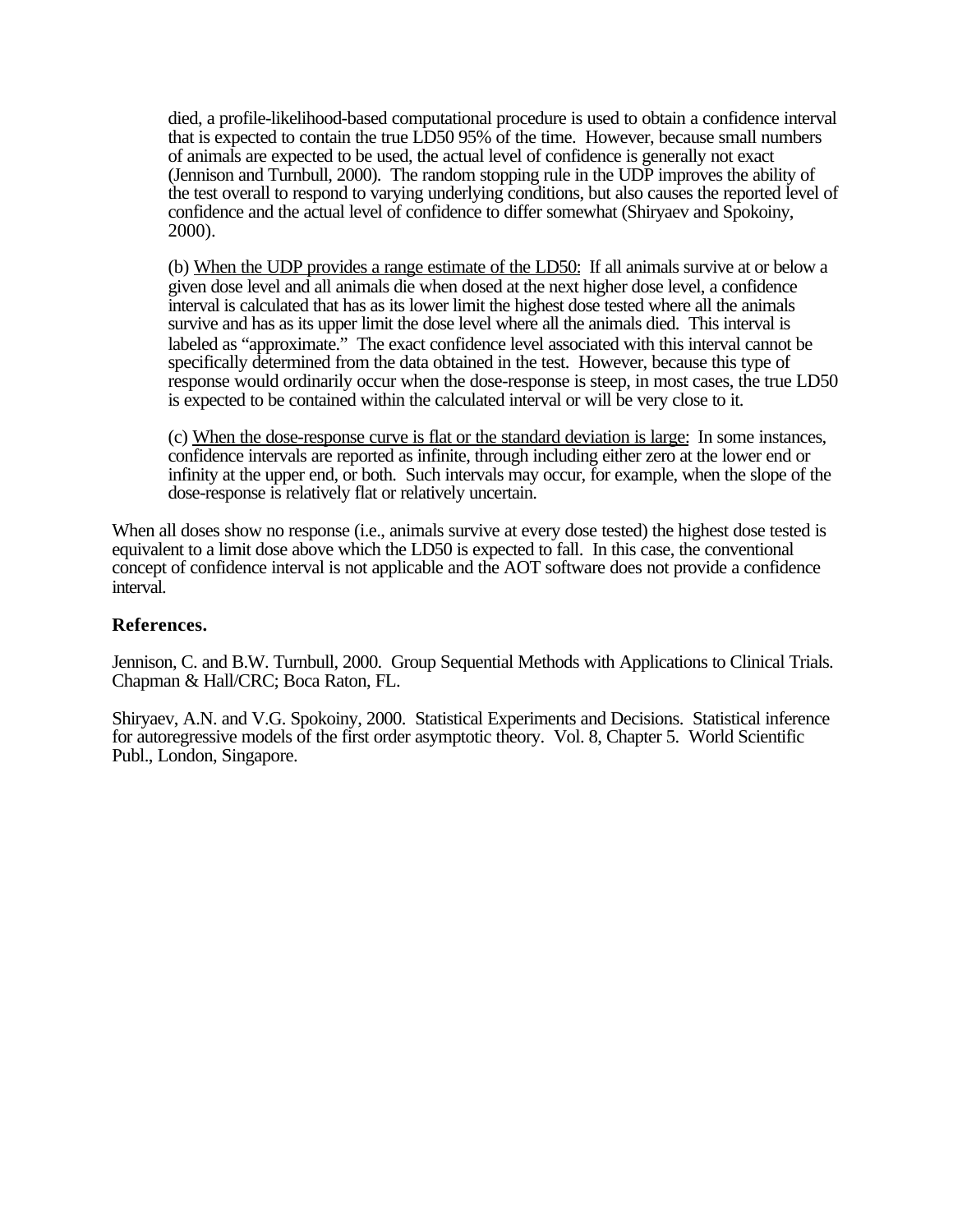| Table 1. | <b>Outcomes of the Up-and-Down Procedure: Cases and Confidence Intervals.</b> |
|----------|-------------------------------------------------------------------------------|
|          |                                                                               |

| Case #         | <b>Definition of Case</b>                                                                                                                                                                                                                                                                                                 | <b>Approach Proposed</b>                                                                                                                           | <b>Possible Findings</b>                                                                                                                                                                                                  |
|----------------|---------------------------------------------------------------------------------------------------------------------------------------------------------------------------------------------------------------------------------------------------------------------------------------------------------------------------|----------------------------------------------------------------------------------------------------------------------------------------------------|---------------------------------------------------------------------------------------------------------------------------------------------------------------------------------------------------------------------------|
| 1              | No positive dose-response association.<br>1a) all animals tested in the study responded, or<br>1b) none responded, or<br>1c) the geometric mean dose is lower for animals<br>that responded than for animals that did not<br>respond.                                                                                     | LD50 cannot be calculated.<br>Confidence interval not<br>applicable.                                                                               | Possible inferences:<br>1a) $LD50 <$ lowest dose;<br>1b) $LD50 >$ highest dose;<br>1c) reverse dose-response<br>curve; unlikely test outcome.<br>In case 1b, the highest dose<br>tested is equivalent to a limit<br>dose. |
| $\overline{2}$ | <b>Multiple partial responses.</b><br>One or more animals responded at a dose below<br>some other dose where one or more did not<br>respond. The conditions defining Case 1 do not<br>hold. (The definition of Case 2 holds if there are 2<br>doses with partial responses, but holds in some<br>other cases as<br>well.) | Maximum likelihood estimate and<br>profile likelihood computations of<br>confidence interval are<br>straightforward.                               | The LD50 can be estimated and<br>its confidence interval calculated.                                                                                                                                                      |
| $\overline{3}$ | No intermediate response fractions. One or<br>more test doses is associated with 0% response<br>and one or more is associated with 100% response<br>(all of the latter being greater than all of the<br>former), and no test doses are associated with a<br>partial response.                                             | Lower bound $=$ highest test dose<br>with 0% response.<br>Upper bound $=$ lowest test dose<br>with 100% response.                                  | High confidence that the true<br>LD50 falls between the two<br>bounding doses. Any value of<br>LD50 between highest dose with<br>0% response and lowest dose<br>with $100\%$ response is equally<br>plausible.            |
| $\overline{4}$ | One partial response fraction, first subcase.<br>An intermediate partial response is observed at a<br>single test dose. That dose is greater than doses<br>associated with 0% response and lower than doses<br>associated with 100% response.                                                                             | The LD50 is set at the single<br>dose showing partial response<br>and its confidence interval is<br>calculated using profile likelihood<br>method. | The LD50 can be estimated and<br>its confidence interval calculated.                                                                                                                                                      |